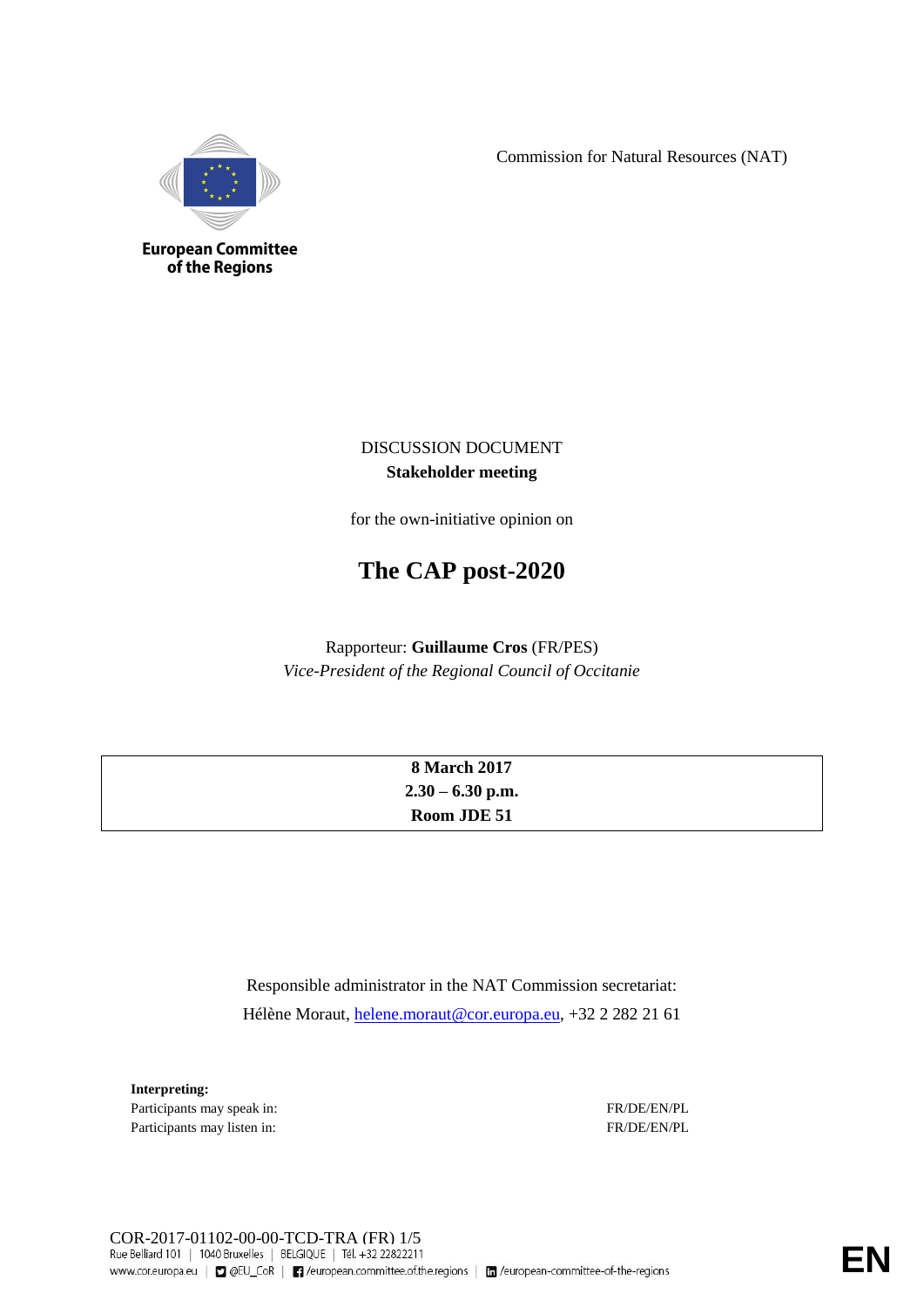#### **BACKGROUND**

Launched in 1962, the common agricultural policy is one of the European Union's oldest policies. Since the 1992 reform and the 1994 agreement on international trade rules (WTO), agricultural prices in the EU have been progressively aligned with world prices. In line with these rules and this new approach, the European Union has decoupled public support from the production process, and has abandoned the market regulations in place in certain sectors of production. The principle is that the CAP should no longer interact with the agricultural markets, and that farmers should base their choices on market signals.

Rural and intermediate areas account for 91% of the EU's territory, 60% of its population, 43% of its gross added value and 56% of its jobs. They are absolutely vital if the European Union is to reach its objectives of economic development with cohesion and solidarity, job creation, food security, combating climate change, sustainable use of natural resources, and transition to renewable energy. The EU needs to make better use of the many strengths of its rural areas.

Agriculture is still a key driver of the rural economy: agricultural holdings employ 28 million people in rural areas. Many economic activities in the industrial and services sectors depend on a healthy agricultural sector. However, the number of agricultural holdings in the EU has fallen by 20% in the seven years from 2007 to 2013 alone, dropping from 13.6 million to 10.8 million according to the latest official statistics from Eurostat. This reduction in the number of farms is, of course, accompanied by significant rural job losses.

There is therefore an urgent need to maintain and strengthen the European Union's efforts in these areas, with a reform of the common agricultural policy designed for and with them.

This imperative is shared by all the European institutions.

While the European Commission has not yet adopted a position on the future CAP after 2020, it did make a commitment to rural development in the Cork 2.0 declaration<sup>1</sup>, the aim of which is to find out how rural areas fit into major contemporary issues such as economic development, digitalisation, demographic growth, the environment, ecological transition, etc.

On 27 October 2016, the European Parliament adopted a resolution on how the CAP can improve job creation in rural areas<sup>2</sup>, setting out its objectives for the CAP after 2020. The Committee on Agriculture and Rural Development regularly holds hearings on the challenges for agriculture post-2020 and on preparations for CAP reform.

Finally, in 2016 the European Agriculture Council launched its discussions on the future of the CAP.

# **CHALLENGES AND OPPORTUNITIES**

-

Today, agriculture and rural areas are facing major challenges.

<sup>1</sup> [http://ec.europa.eu/agriculture/events/rural-development-2016\\_en](http://ec.europa.eu/agriculture/events/rural-development-2016_en)

<sup>2</sup> <http://www.europarl.europa.eu/sides/getDoc.do?pubRef=-//EP//TEXT+TA+P8-TA-2016-0427+0+DOC+XML+V0//EN>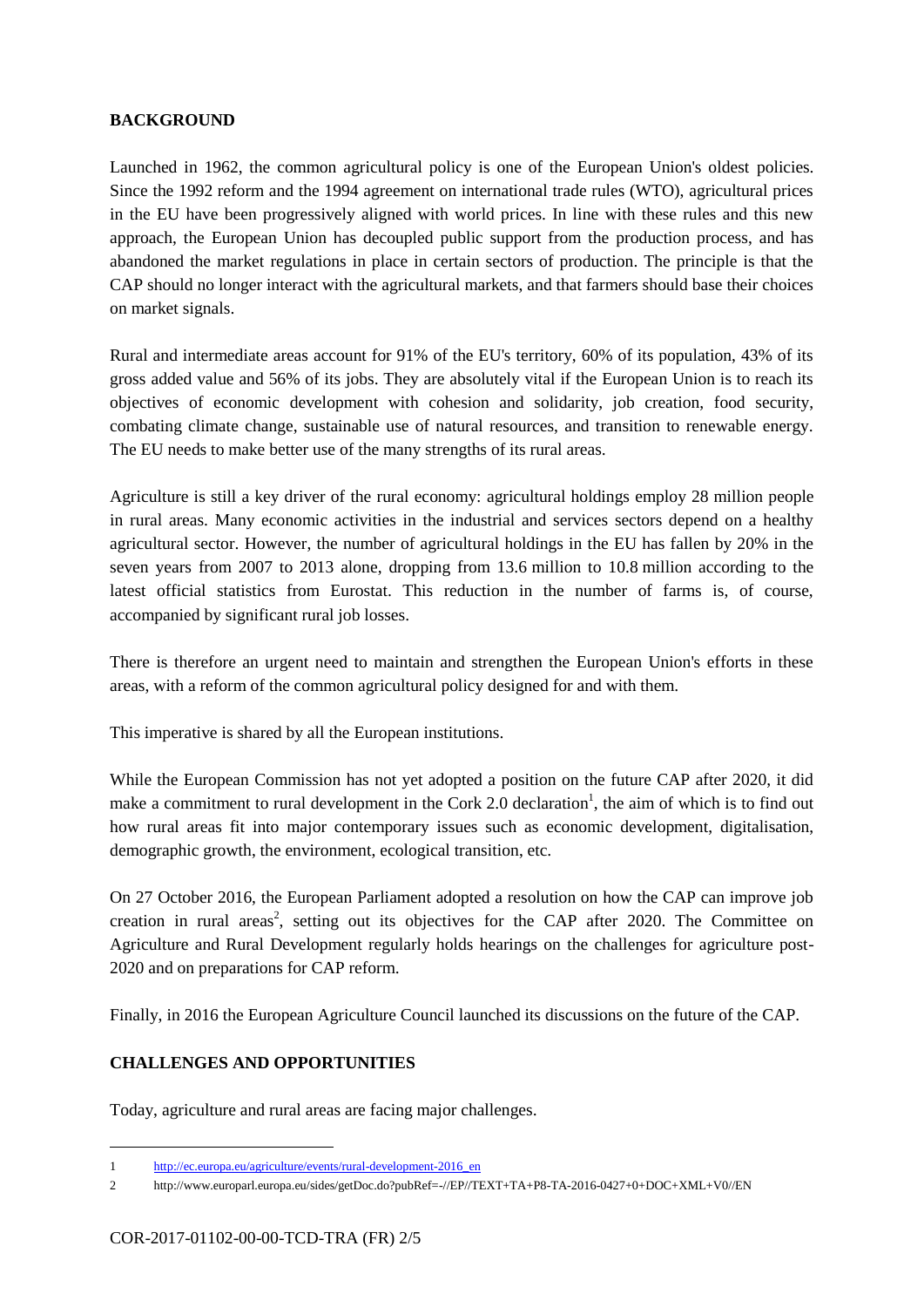Contrary to the objective of the Treaty of Rome, all too many farmers have very low incomes, below the poverty threshold. Farming's lack of economic appeal as a career exacerbates the problem of an age pyramid that is very unconducive to generational renewal. Increasingly volatile agricultural markets and falling agricultural prices, which are often (wrongly) presented as inevitable, discourage many young people from taking over their parents' farms.

In spite of the EU Court of Auditors' repeated observations in its opinions regarding the very unequal distribution of direct payments under the first pillar of the CAP between farms, between regions and between Member States, public support (which is still allocated on a per-hectare basis) is focused on a small number of large agricultural holdings.

Distribution of value added along the food chain is all too often achieved at the expense of producers and for the benefit of the agri-food industry and large-scale retailers.

Loss of wild and agricultural biodiversity, soil erosion and artificialisation, and the pollution or overuse of groundwater in some areas, all have an impact on the natural resources necessary for agriculture and food security in the EU.

Global warming is already having a significant effect on some types of farming, and the outlook is worrying, particularly in the south of Europe. Efforts to adapt to the warming that has already occurred and to prevent it getting worse present both a challenge and an opportunity for European agriculture to shift its production methods.

The need for dietary changes, in view of both the health risks and the costs to society of obesity, will have an impact on agriculture that the EU needs to prepare for. Antibiotic resistance in bacteria and the effects of certain phytosanitary treatments can no longer be ignored.

The depopulation of many rural areas and villages shows the inconsistencies between, on the one hand, the objective of territorial cohesion and rural development and, on the other, the concentration of agricultural production and economic activity in certain regions with good agro-climatic conditions that are favoured by the EU's agricultural, trade and other policies.

These and other challenges mean that it is essential to fundamentally reform the common agricultural policy.

Agriculture is still a pillar of rural development, but it is not the only one. Farmers' diversification of their activities, and the other socio-professional sectors operating in rural areas, must be mobilised to promote the sustainable, diversified and balanced development of rural society.

Moreover, consumers are increasingly demanding local, high-quality agriculture that has a high environmental and social value and creates jobs and added value.

#### **QUESTIONS & DEBATE**

In its previous opinions, the European Committee of the Regions has repeatedly highlighted two priority objectives: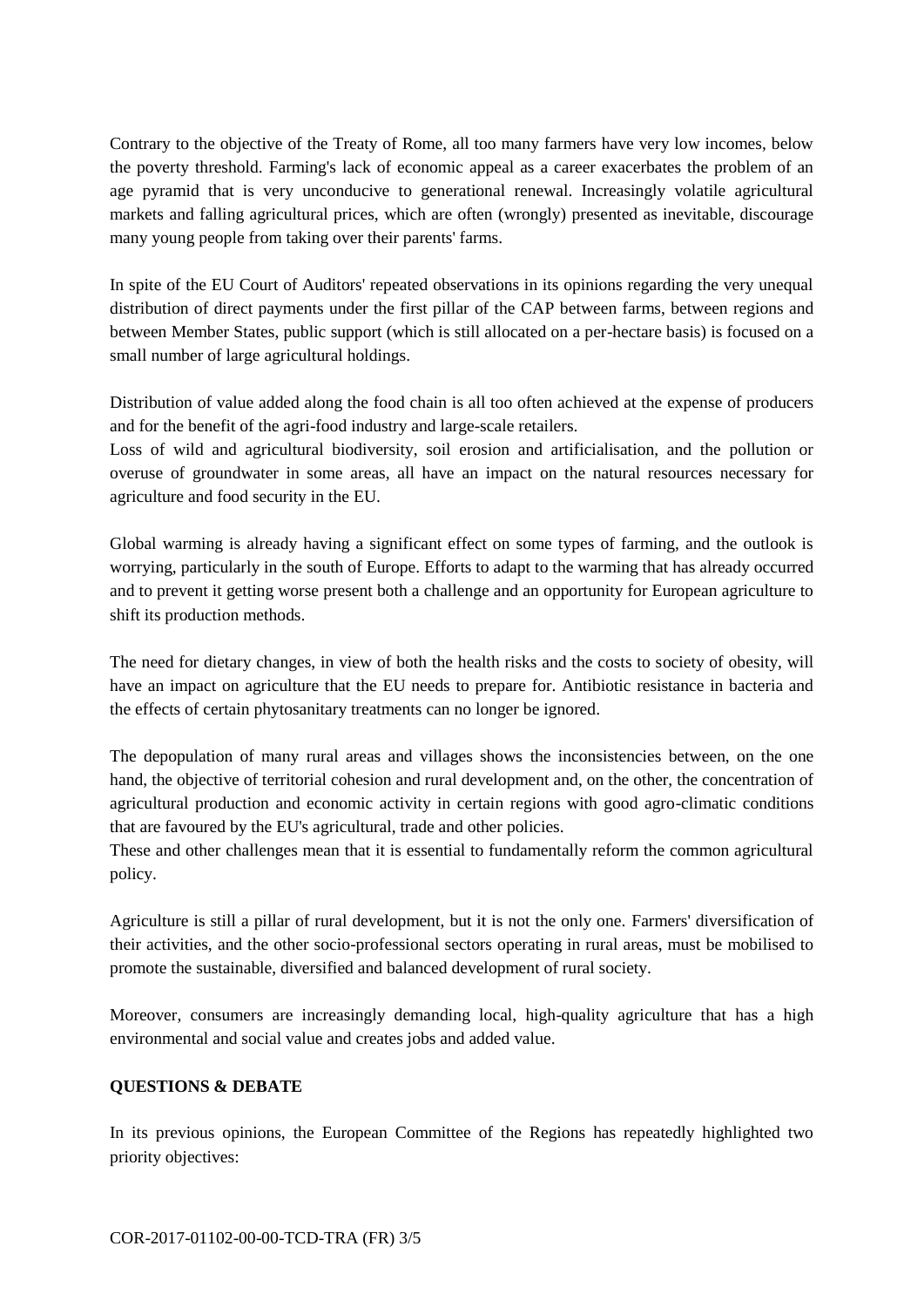- preserving agriculture across the EU and keeping rural areas alive in order to meet the territorial cohesion objective enshrined in the Treaty of Lisbon;
- strengthening the economic health of stakeholders in the sector to create jobs and added value.

This new outlook opinion will aim to flesh out these objectives by means of concrete measures, with three key themes being identified:

## Direct payments to farms

- What does the future hold for direct payments under the first pillar of the CAP?
- What impact do these direct payments have on our regions, given the challenges of generational renewal and income stability for farmers?
- Is the redistributive payment option extended to all Member States a fairer system that would once again make the CAP a public policy that serves the general interest?
- Is the per-hectare payment the best tool for achieving the employment objectives?
- How much would the degressivity and capping thresholds need to be lowered to enable the current uneven distribution of first-pillar payments to be redistributed?

## Market measures to tackle the volatility of agricultural prices and stabilise farm incomes

- What measures should be adopted to reduce the volatility of agricultural prices upstream? Should the EU weigh in on the international trade rules for agriculture with a view to market regulation?
- Should the direct payments system be partly replaced by a third pillar with guarantee systems, countercyclical aid or other types of instrument for improving risk management?
- How can value added be better distributed along the food chain, benefiting farmers' incomes and their stability?

# Greening the CAP

- Do you think that current greening measures are enough to address the environmental and climate challenges we are facing?
- What is the best response to these challenges, monoculture or crop rotation?
- Should the greening measures be reviewed again after 2020 to simplify their implementation, or do we need legal stability to encourage farmers to develop agricultural practices that benefit the climate or the environment?
- Should the percentage of ecological areas be increased? Should the cultivation of crops be permitted there? If so, should phytosanitary treatments be authorised?
- What are your views on the European Committee of the Regions' proposal<sup>3</sup> to introduce territorial pacts signed between regional authorities and groups of farmers?
- Is it justified for direct payments to continue to be conditional on the implementation of greening measures? Is the current level of 30% of direct payments being conditional on compliance with greening measures high enough?

<sup>-</sup>3

Opinion on legislative proposals on the reform of the Common Agricultural Policy and Rural Development Policy post-2013